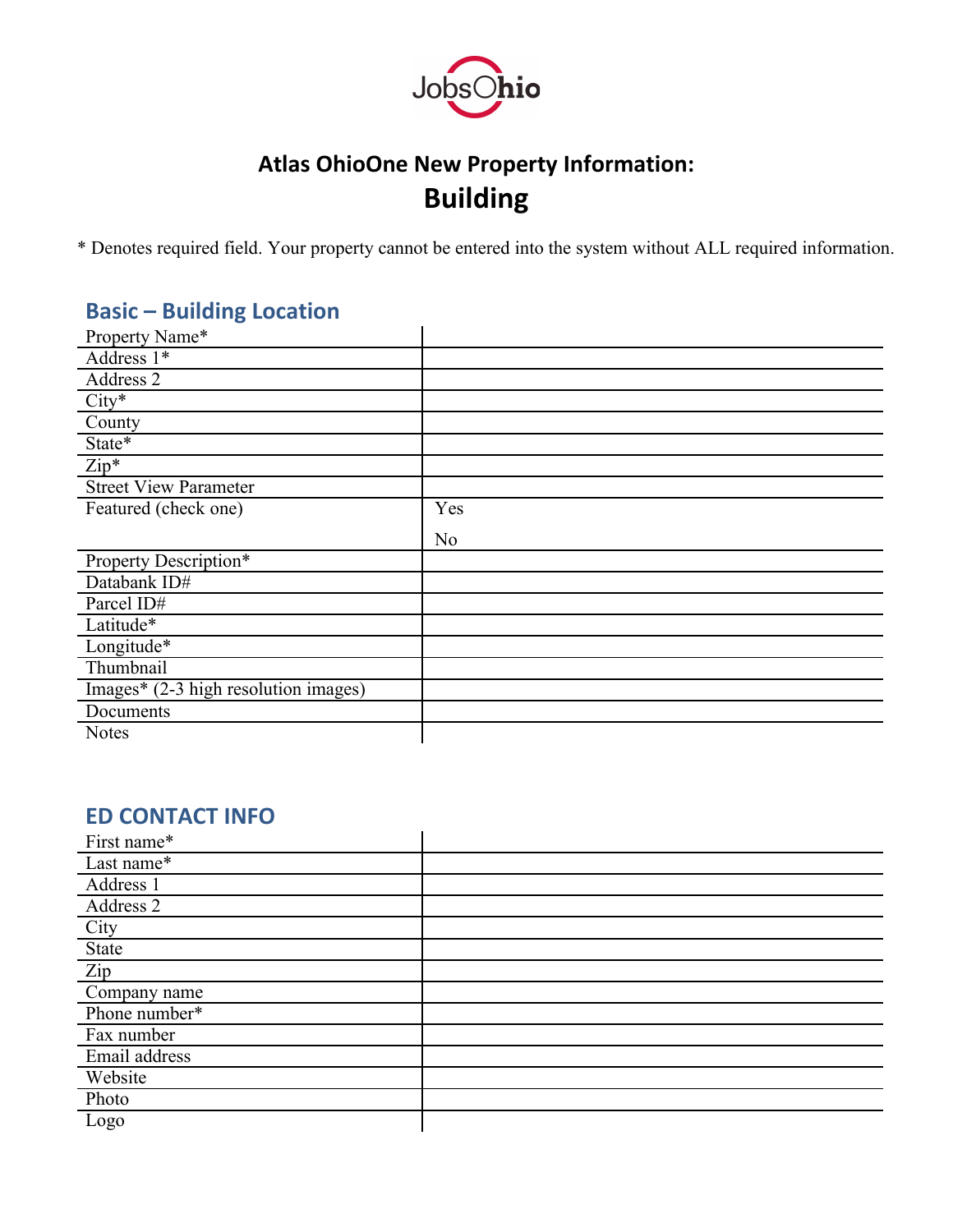## **BROKER CONTACT INFO**

| First name    |  |
|---------------|--|
| Last name     |  |
| Address 1     |  |
| Address 2     |  |
| City          |  |
| State         |  |
| Zip           |  |
| Company name  |  |
| Phone number  |  |
| Fax number    |  |
| Email address |  |
| Website       |  |
| Photo         |  |
| Logo          |  |
|               |  |

## **BUILDING INFORMATION**

| Building type (check one) | Car Dealership                                              |                          |
|---------------------------|-------------------------------------------------------------|--------------------------|
|                           | Car Lot                                                     | Meeting hall             |
|                           | Class A Office                                              | Mfg/Processing           |
|                           | Class B Office                                              | Mixed use redevelopment  |
|                           | Class C Office                                              | Office                   |
|                           | Commercial                                                  | R&D                      |
|                           | <b>Cross Dock</b>                                           | Religious institution    |
|                           | Distribution                                                | Residence                |
|                           | Feedmill<br>Flex                                            | Retail<br>Service garage |
|                           |                                                             |                          |
|                           | Vacant industrial<br>Hangar<br>House<br>Other<br>Industrial | Whse/Distribution        |
|                           |                                                             |                          |
|                           |                                                             |                          |
|                           | Maintenance                                                 |                          |
| Status (check one)*       | Available                                                   |                          |
|                           | Unavailable                                                 |                          |
|                           | Future                                                      |                          |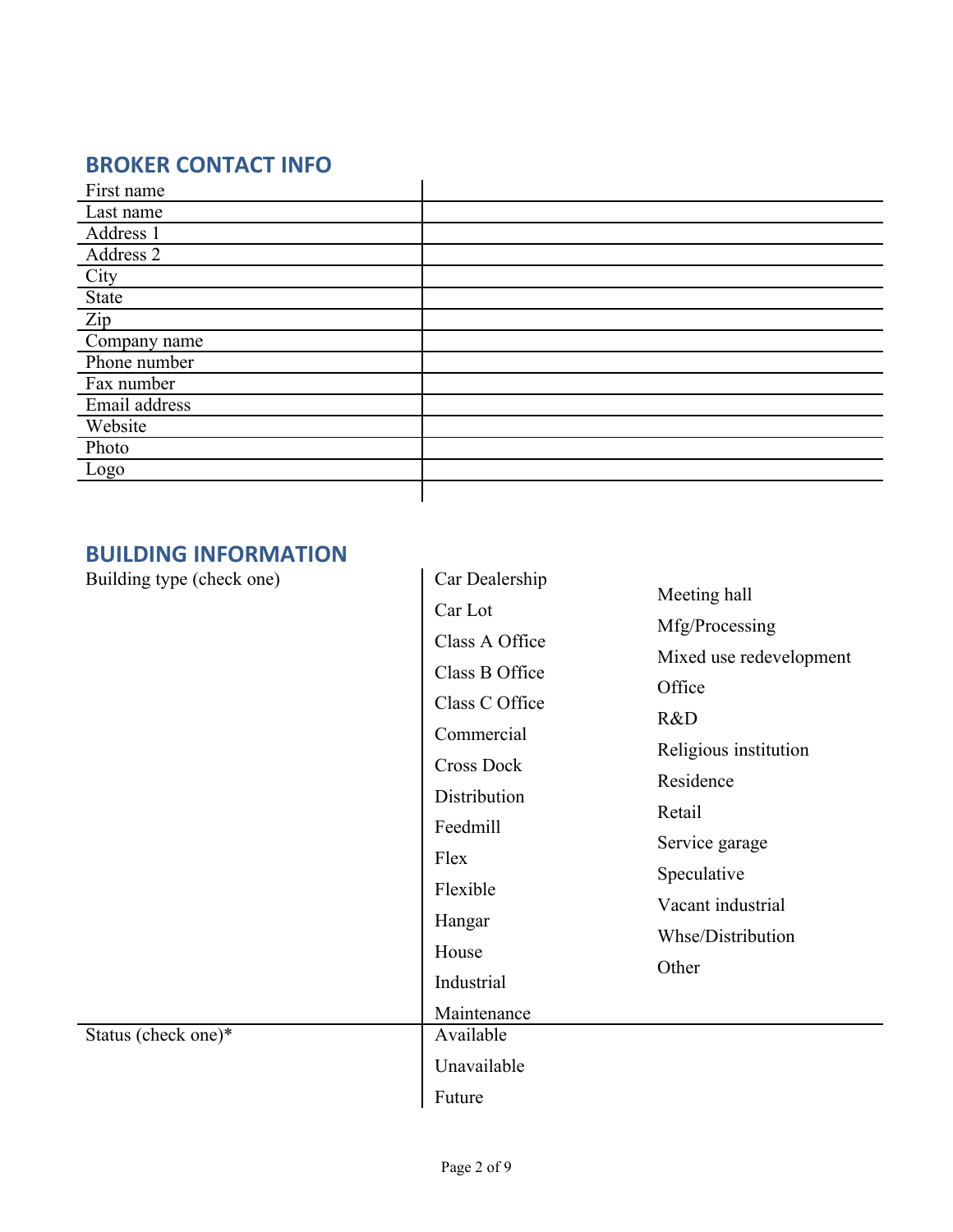#### **Building Use**

| <b>Business/Industrial Park</b> |  |
|---------------------------------|--|
| Call center                     |  |
| Data center                     |  |
| $\text{Zoning}^*$               |  |

## **Building Size**

| Building size                |                |
|------------------------------|----------------|
| Total available sqft*        |                |
| Maximum ceiling height*      |                |
| Minimum ceiling height*      |                |
| Number of stories            |                |
| Office area (sqft)           |                |
| Warehouse sqft               |                |
| Contiguous Space             | Yes            |
|                              | N <sub>o</sub> |
| Max contiguous space         |                |
| Site size (acres)            |                |
| Additional acreage available |                |
| Bay length                   |                |
| Bay width                    |                |
| Column spacing               |                |
| <b>Divisible</b>             | Yes            |
|                              | N <sub>0</sub> |
| Minimum SubDivide            |                |
| Expandable                   | Yes            |
|                              | N <sub>o</sub> |
| Expandable to (sqft)         |                |
| Floor load bearing capacity  |                |
| Floor thickness              |                |

#### **Building History**

| Year built             |     |
|------------------------|-----|
| Date of last expansion |     |
| Ownership              |     |
| Previous tenant        |     |
| Current/previous use   |     |
| Multi-tenant building  | Yes |
|                        | No  |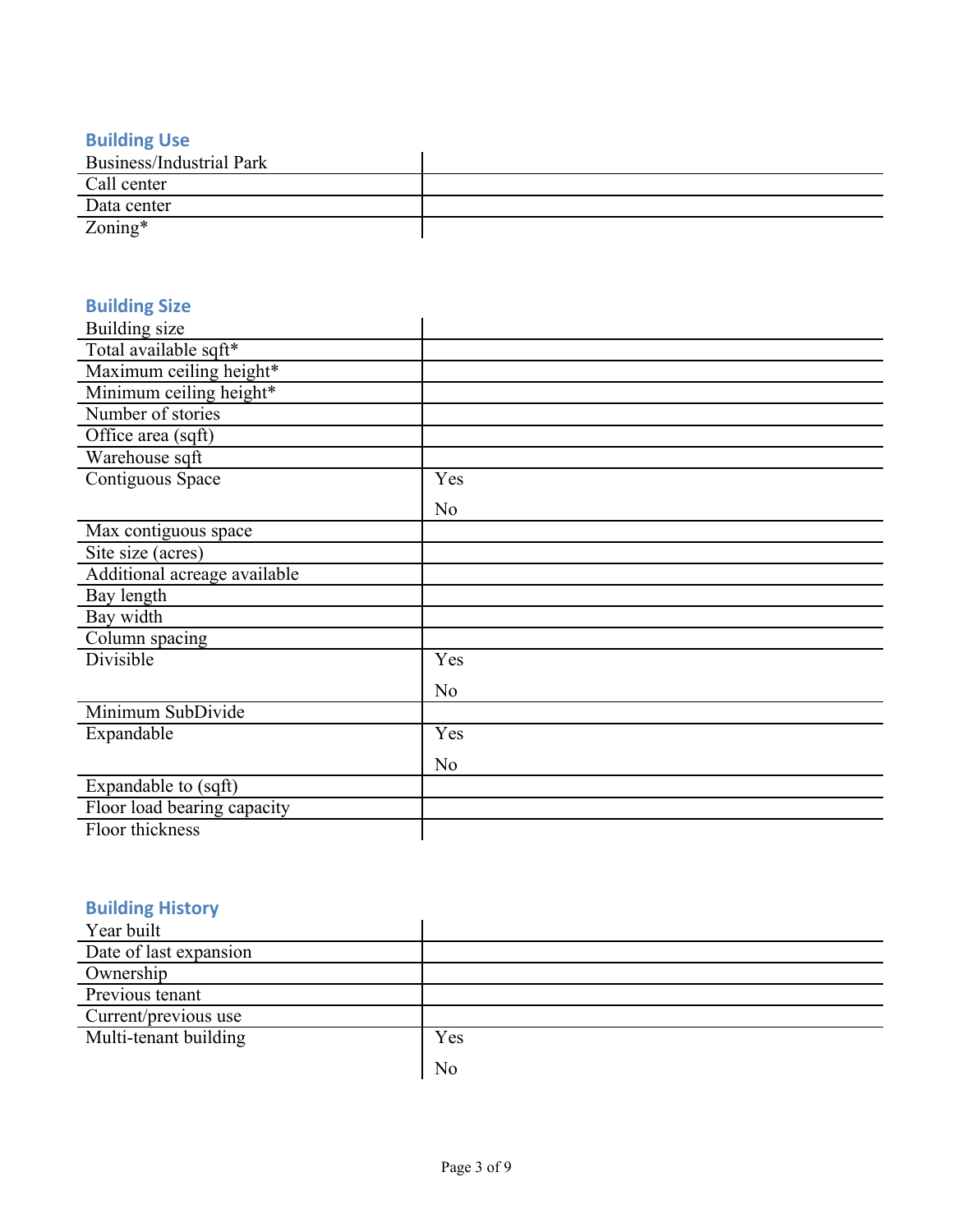## **Building Features**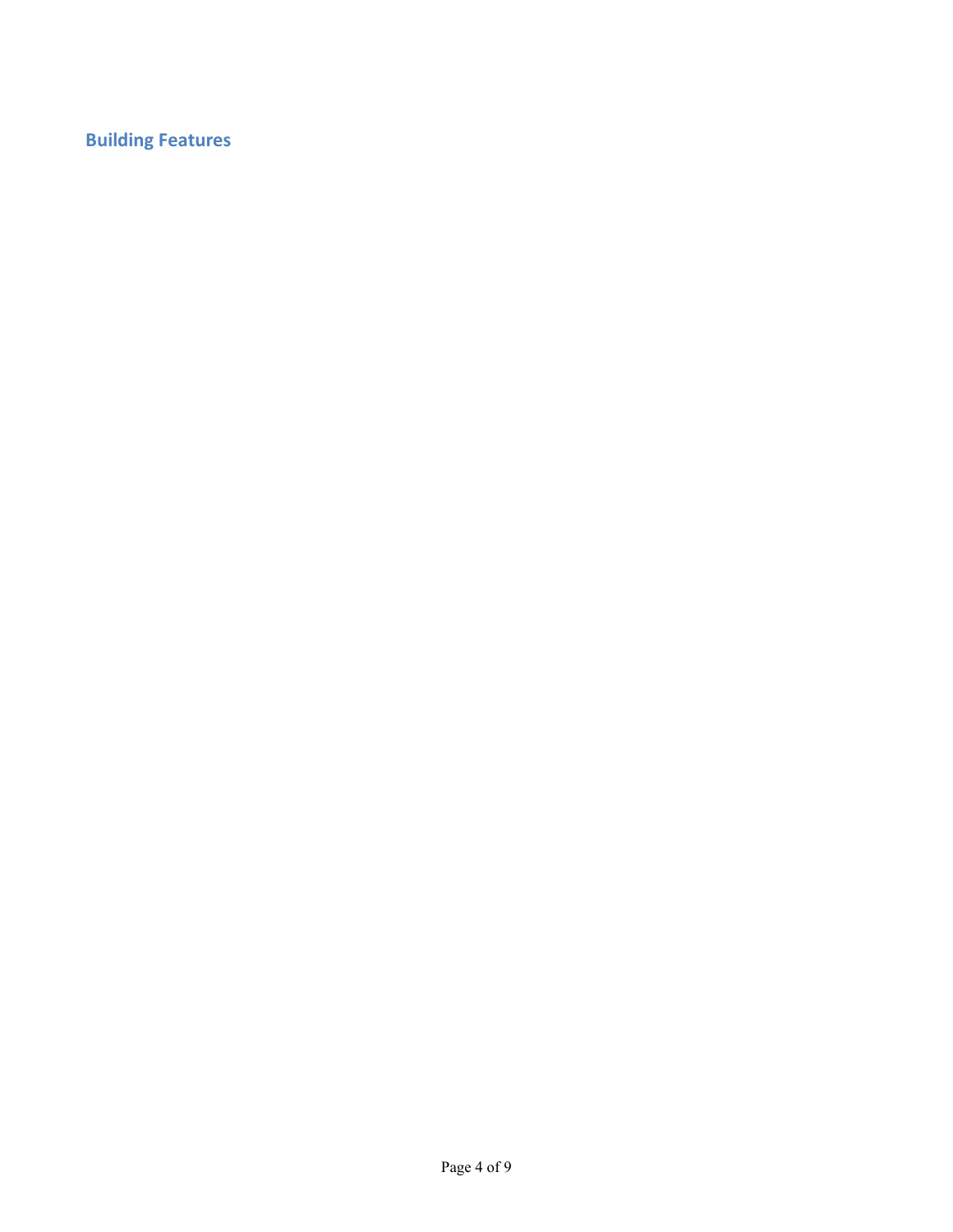| Parking                         | Yes            |
|---------------------------------|----------------|
|                                 | N <sub>0</sub> |
| Parking paved                   | Yes            |
|                                 | N <sub>o</sub> |
| Number of parking spaces        |                |
| Parking ratio                   |                |
| Primary construction material   |                |
| Secondary construction material |                |
| Heated                          | Yes            |
|                                 | N <sub>o</sub> |
| Heat type                       |                |
| Air conditioned                 | Yes            |
|                                 | N <sub>0</sub> |
| <b>Building networked</b>       | Yes            |
|                                 | N <sub>0</sub> |
| Cranes                          | Yes            |
|                                 | N <sub>o</sub> |
| Number of cranes                |                |
| <b>Docks</b>                    | Yes            |
|                                 | N <sub>o</sub> |
| Docks with levelers             |                |
| Number of truck docks           |                |
| Drive in doors                  | Yes            |
|                                 | N <sub>0</sub> |
| Number of drive in doors        |                |
| Refrigerated (sqft)             |                |
| Sprinklered                     | Yes            |
|                                 | N <sub>0</sub> |
| Sprinkler type                  |                |
| Port Barge Access on Site       | Yes            |
|                                 | N <sub>0</sub> |
| Port Depth of Channel (Ft.)     |                |
| Port Crane Capacity             |                |
|                                 |                |

## **Building Terms**

| For sale*        | Yes |
|------------------|-----|
|                  | No  |
| Sale price       |     |
| Sale price units |     |
| For lease*       | Yes |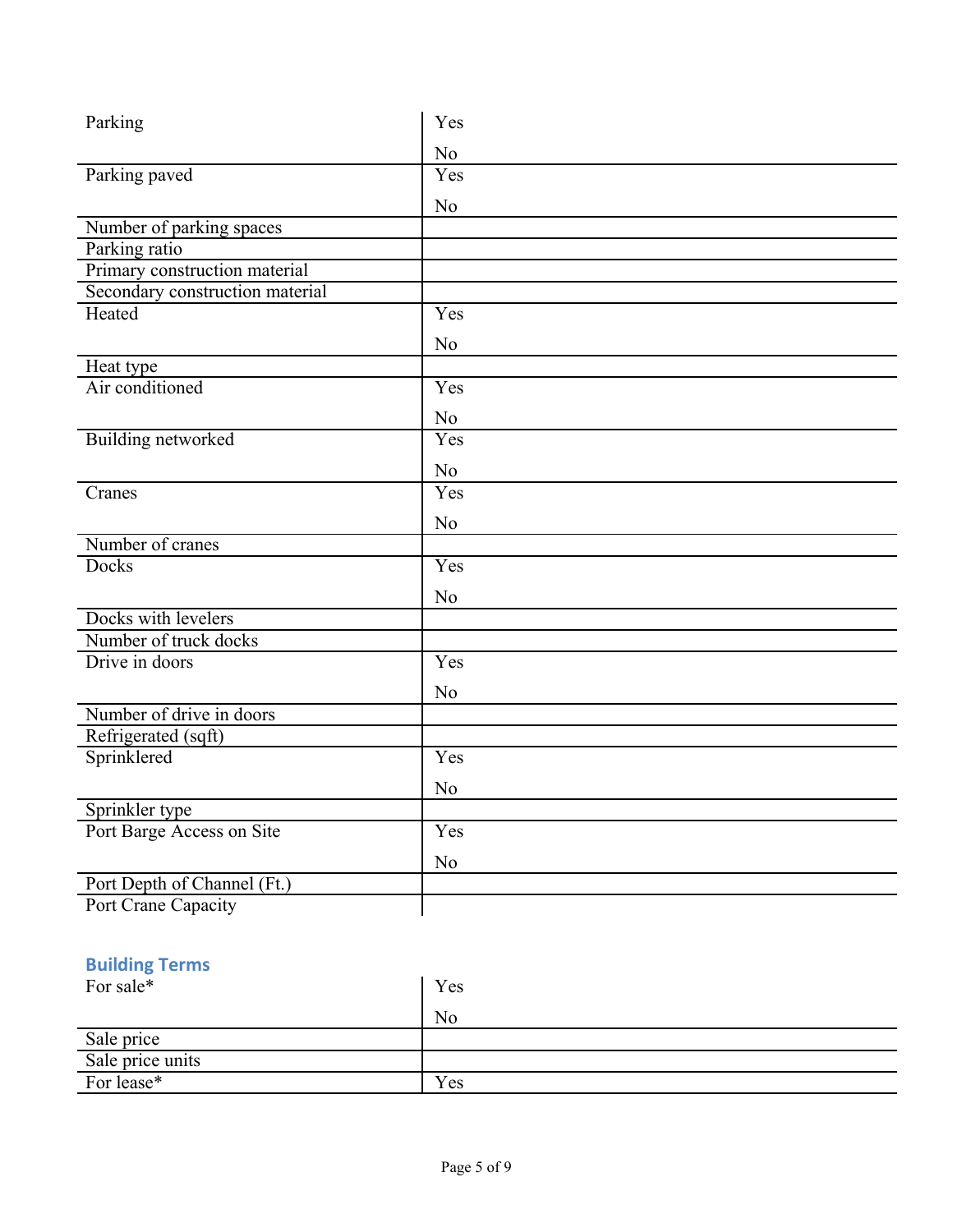|                           | No             |
|---------------------------|----------------|
| Lease cost                |                |
| Lease type                |                |
| Base rental rate (annual) |                |
| Price per sqft            |                |
| Price negotiable          | Yes            |
|                           | N <sub>0</sub> |

## **Geographic Info**

| Rail access*        | Yes            |
|---------------------|----------------|
|                     | N <sub>o</sub> |
| Airport zone        | Yes            |
|                     | No             |
| Foreign trade zone  | Yes            |
|                     | No             |
| Econ. Revit. Area   | Yes            |
|                     | N <sub>o</sub> |
| Topography          |                |
| TIF Area            | Yes            |
|                     | N <sub>o</sub> |
| Enterprise Zone     | Yes            |
|                     | N <sub>o</sub> |
| Flood Plain         | Yes            |
|                     | N <sub>0</sub> |
| Phase 1 Env. Report |                |
| Wetlands            |                |

# **Transportation Info**

| Rail               |  |
|--------------------|--|
| Rail provider*     |  |
| Rail provider 2    |  |
| Rail provider 3    |  |
| Distance to rail   |  |
| Distance to rail 2 |  |
| Distance to rail 3 |  |

#### **Interstate**

Interstate name\*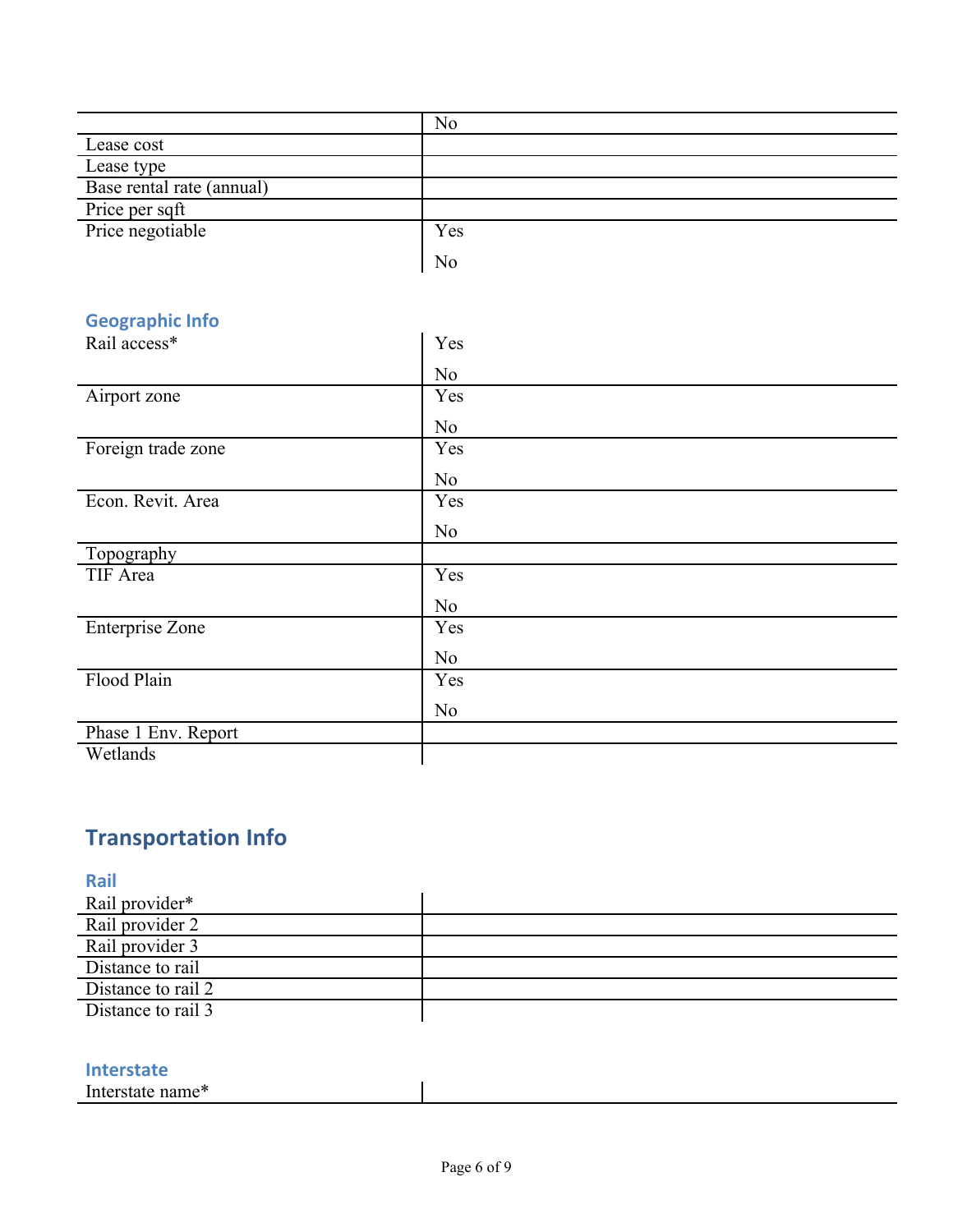| Interstate name 2        |  |
|--------------------------|--|
| Interstate name 3        |  |
| Distance to interstate*  |  |
| Distance to interstate 2 |  |
| Distance to interstate 3 |  |

#### **Highway**

#### **Port**

| .                  |  |
|--------------------|--|
| Port name          |  |
| Port name 2        |  |
| Port name 3        |  |
| Distance to port   |  |
| Distance to port 2 |  |
| Distance to port 3 |  |
|                    |  |

### **Airport**

| Airport name*         |  |
|-----------------------|--|
| Airport name 2        |  |
| Airport name 3        |  |
| Distance to airport*  |  |
| Distance to airport 2 |  |
| Distance to airport 3 |  |
|                       |  |

## **UTILITIES**

## **Electricity**

| Power on site*        | Yes |
|-----------------------|-----|
|                       | No  |
| Electric provider*    |     |
| Amps                  |     |
| Electric voltage      |     |
| <b>Electric Phase</b> |     |